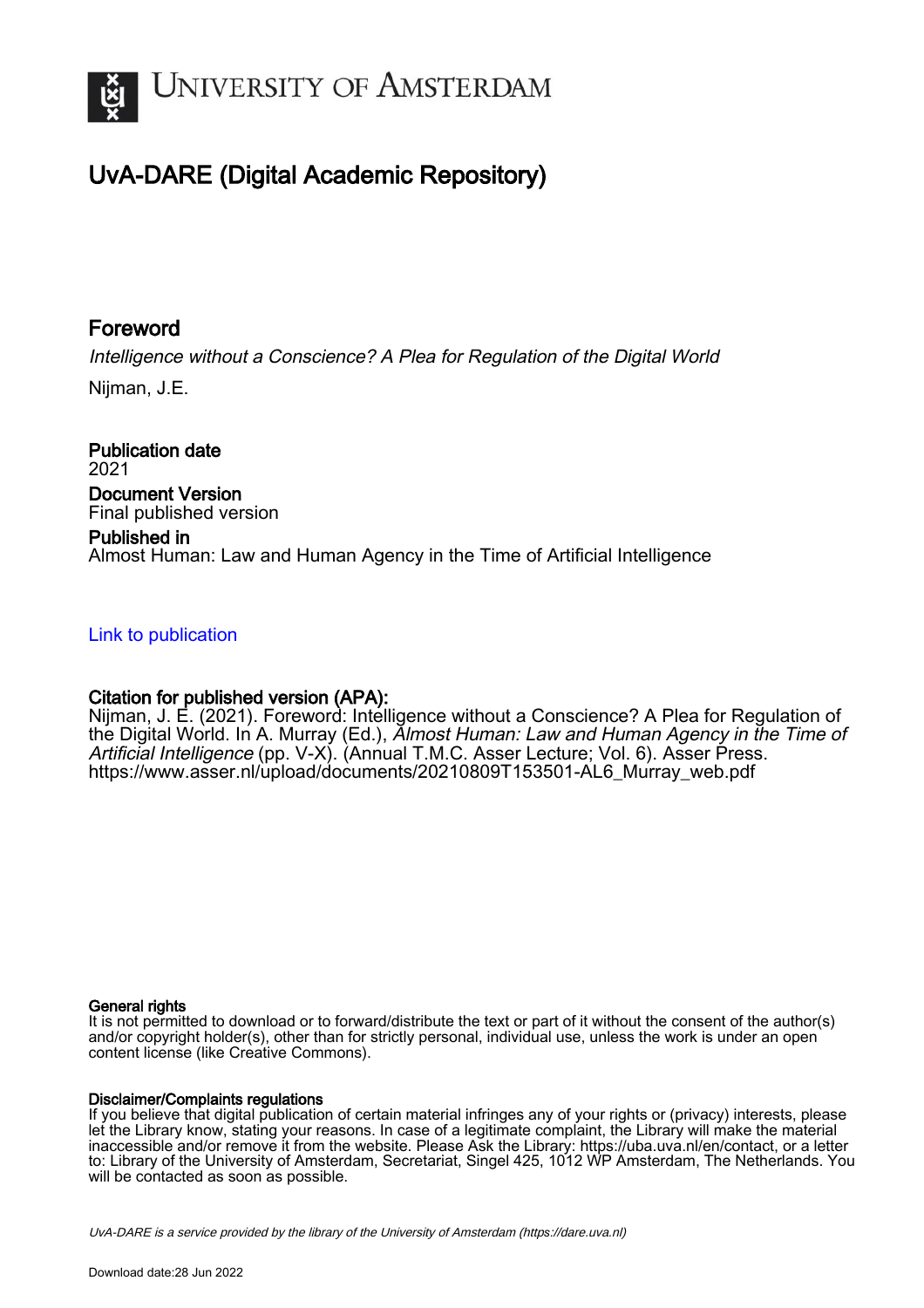# Almost Human: Law and Human Agency in the Time of Artificial Intelligence

*by*

Andrew Murray

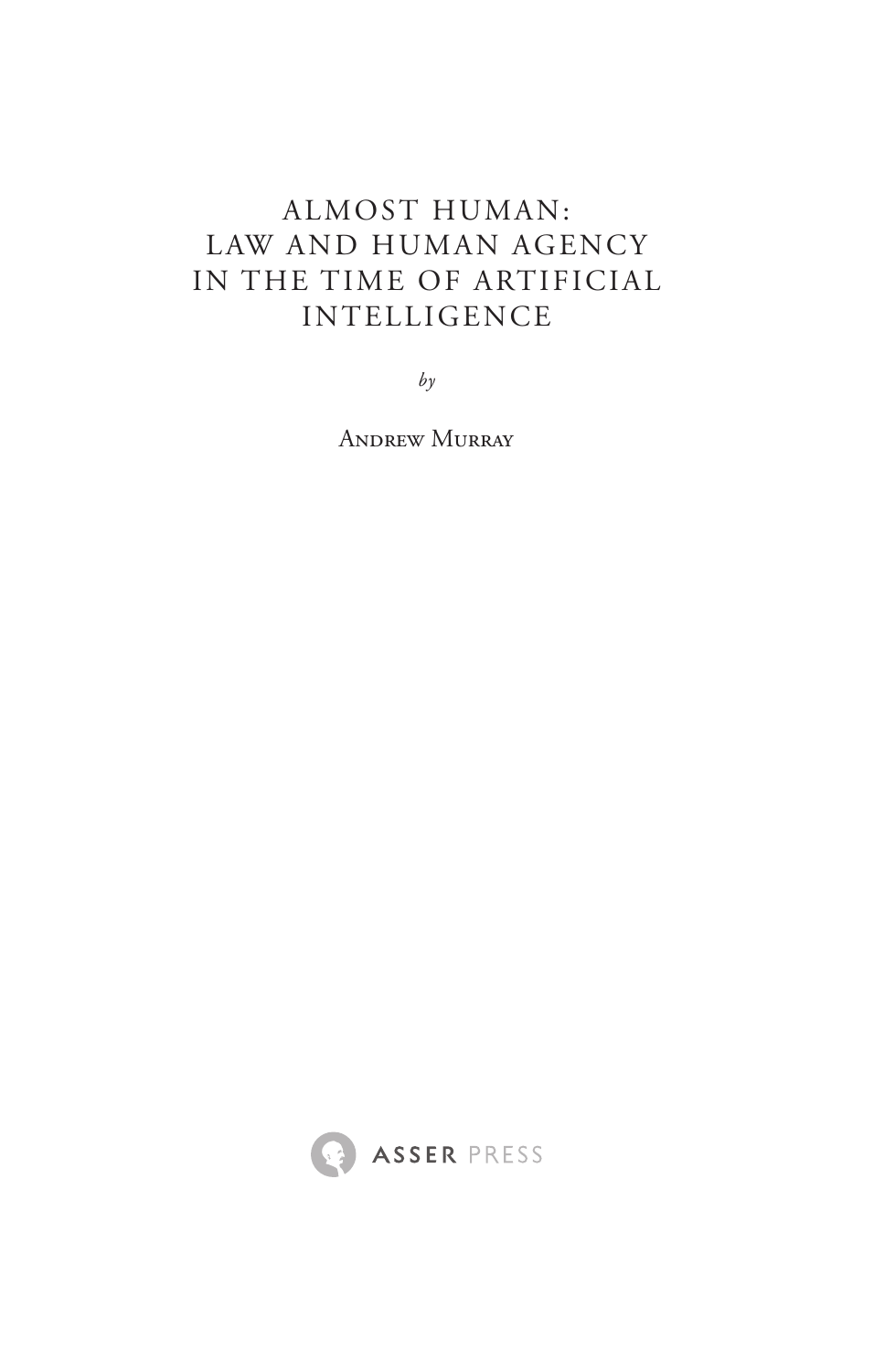Published by T.M.C. Asser Press P.O. Box 30461, 2500 GL The Hague, The Netherlands www.asserpress.nl

*The Annual T.M.C. Asser lecture has been established in honour of the Dutch jurist and Nobel Peace Prize Laureate, Tobias Michael Carel Asser (Amsterdam, 28 April 1838 – The Hague, 29 July 1913), and his significant contributions to the development of public and private international law. The Annual Lecture builds on his vision and mission, it invites distinguished international scholars to take inspiration from Asser's idea of cultivating trust and respect through law and legal institutions, and to examine what it could mean in their area of expertise today. It is the T.M.C. Asser Instituut's flagship lecture and its date commemorates the foundation of the Institute in December 1965.*

*The T.M.C. Asser Instituut is grateful for the support of the Municipality of The Hague.*

Series editor: Janne E. Nijman

#### ISBN 978 90 6704 366 3

All rights reserved.

© 2021, Andrew Murray and T.M.C. Asser Press, The Hague, The Netherlands

No part of the material protected by the copyright notices may be reproduced or utilized in any form or by any means, electronic or mechanical, including photocopying, recording, or by any information storage and retrieval system, without written permission from the copyright owner.

#### PRINTED IN THE NETHERLANDS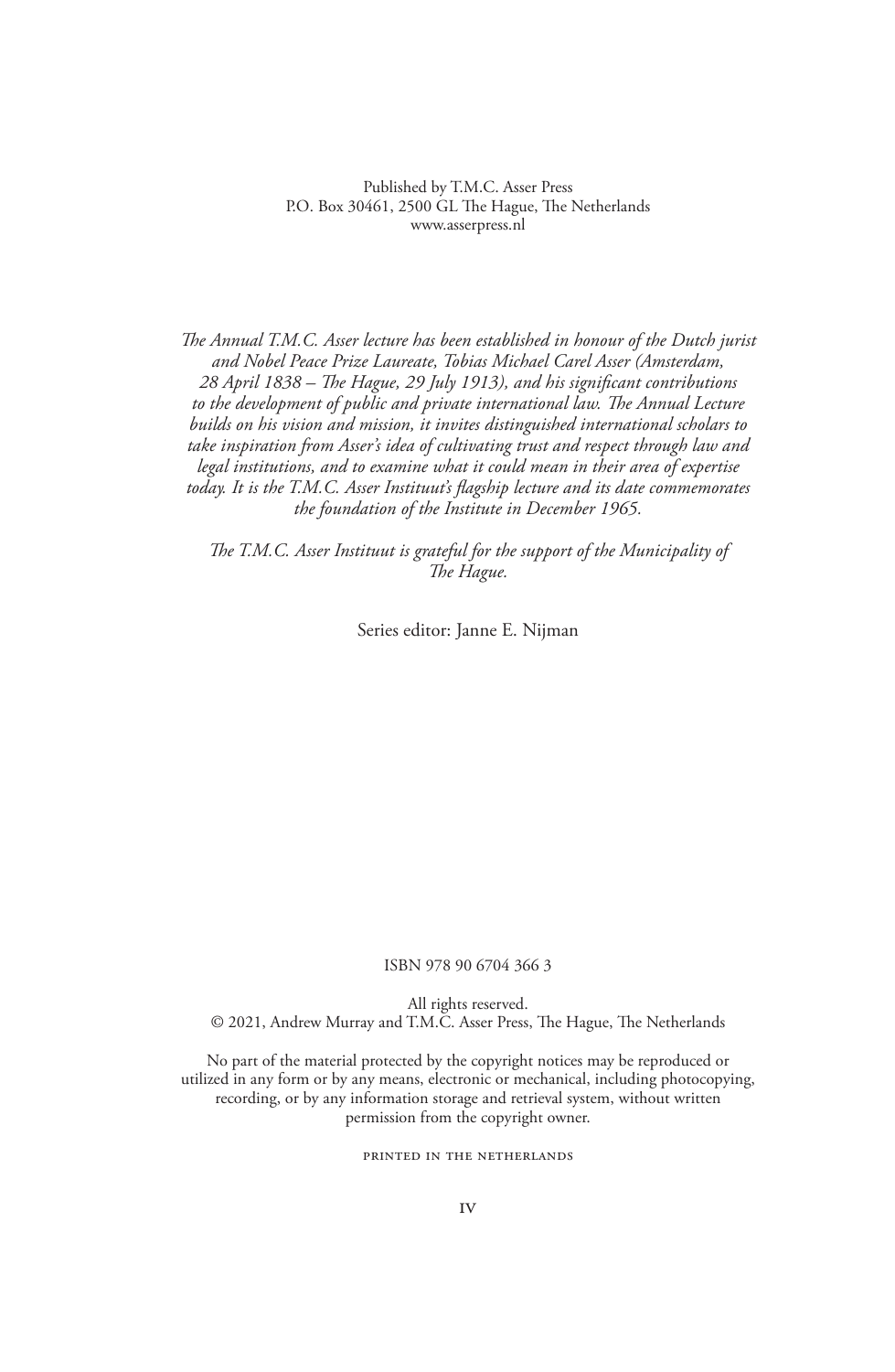### **FOREWORD**

### *Intelligence without a Conscience? A Plea for Regulation of the Digital World*

The Sixth Annual Asser Lecture was unlike any other. Part of the tradition of the Asser lecture is to meet for a late afternoon of critical reflection on the state of international or European law, at the premises of the Peace Palace, built in the days of Tobias Asser himself.

In the midst of the Covid-19 pandemic, on November 26<sup>th</sup>, 2020, our speaker was in London, our guests were at home or in their offices, and we, the Asser team, were in a studio in The Hague. No drinks and buzzing in-person conversations about the lecture afterwards. On the other hand, we were delighted so many people could join. Thanks to technology, hundreds of people from around the world attended the lecture virtually.

While the 2020 Asser Lecture was different, some things were the same. This year we again organised the lecture in the context of our research programme, 'International and European law as a source of trust in a hyperconnected world' (2016-2020). It seemed only natural to examine the implications of hyperconnectivity, datafication and algorithms for law and governance at the end of 2020 – a year severely marked by the Covid-19 pandemic increased human dependency on digital connectivity and on new technologies such as Artificial Intelligence (AI). These technologies do however not merely enable us to forge human connections around the world, they have also come to feed distrust among citizens.

Only a week prior to the lecture, we saw a lawyer of the then US President Donald Trump create suspicion about voting machines being hacked by 'a secret algorithm' and stealing millions of votes. This adds up to social media in which citizens roam around algorithm-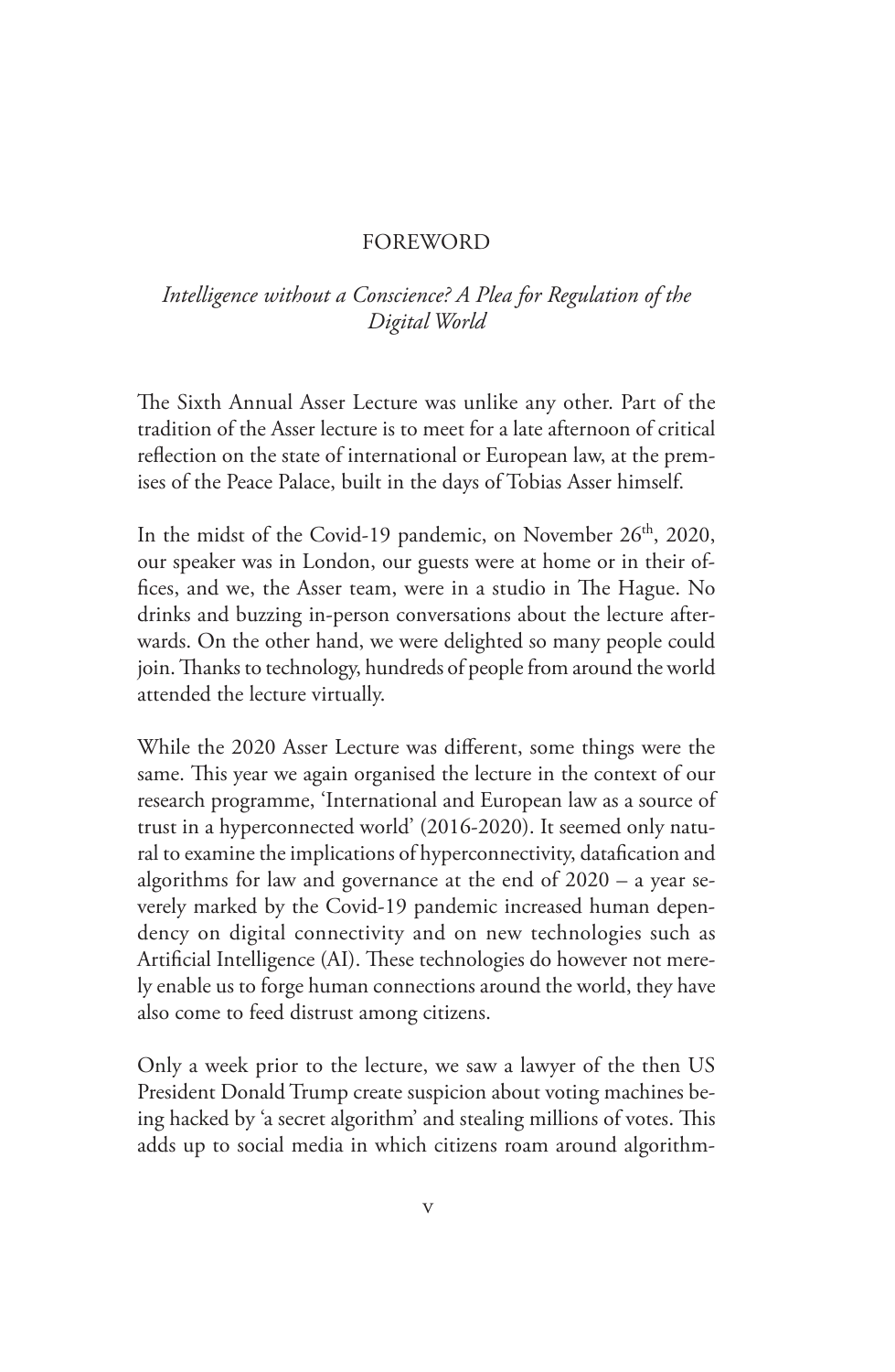governed echo chambers, with rising levels of distrust towards each other and towards public institutions. Increasingly, algorithms are shaping or even taking over human decision-making. Trained with human data, artificial intelligence exacerbates human biases often with harmful consequences. Urgent questions emerge: when are algorithms trustworthy? And, when is trust in artificial intelligence misplaced? To put it in the words of Cambridge philosopher Onora O'Neill, who delivered the second Asser Lecture.<sup>1</sup>

In short, we chose the topic for the 2020 Asser lecture before the Covid-19 crisis had really started. Over the past few years, questions of law and tech have become increasingly important in our research. In September 2020, for example, we were able to launch a new interdisciplinary research project: Designing International Law and Ethics into Military Artificial Intelligence (DILEMA). Led by Asser Senior Researcher Dr Berenice Boutin, and supported by the NWO [Nederlandse Organisatie voor Wetenschappelijk Onderzoek - Dutch Research Council], the project explores how to safeguard human agency in military applications of artificial intelligence and it seeks to ensure compliance with international law and accountability by design. If we allow for these military applications to be used – I deliberately use *if* since I am personally much persuaded by arguments made for example by leading international lawyer Mary Ellen O'Connell that autonomous decision-making, when non-human agency decides over human life, is inherently in violation of the humanity principle  $2$  – then

<sup>1</sup> Onora O'Neill, *Accountable Institutions, Trustworthy Cultures*, the Second Annual T.M.C. Asser Lecture (The Hague: Asser Press, 2017).

<sup>2</sup> Cf Mary Ellen O'Connell, *Banning Autonomous Killing*, *in* The American Way of Bombing, Changing Ethical and Legal Norms from Flying Fortresses to Drones 224 (M. Evangelista and H. Shue eds. Cornell University Press, 2014) 236 'Resort to weapons has always been accompanied with some legal and moral restraint, including the complete ban on certain types of weapons. In the near future, robotic weapons are expected to be available with programs able to select and destroy targets without a human operator in the loop. Such a development would conflict with the historical, legal, and moral understanding that killing should be based on a goodfaith understanding of real necessity and carried out by someone who may be held accountable for a wrong decision. Even if a computer could be so programmed, it is imperative that human beings not give up sovereignty over these vital aspects of what it is to be human: to have a conscience and to be subject to accountability. Too much of our current system of community and personhood are based on these two factors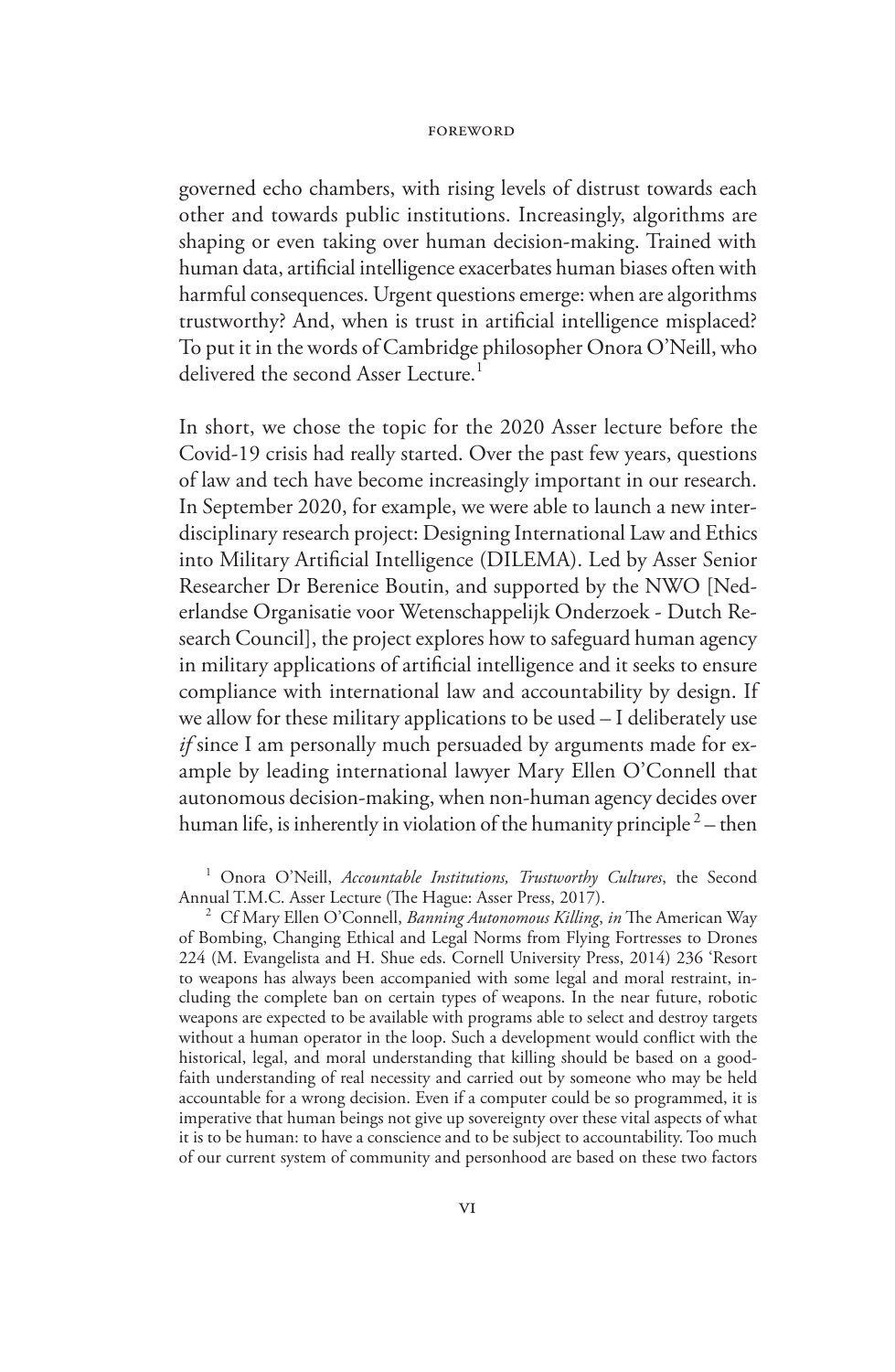these applications should at a minimum be in full conformity with international humanitarian law and international human rights law. The concept of "meaningful human control" has caught on in discussions on autonomous weapons systems to uphold human agency in warfare, and therewith responsibility, answerability, and enforceability – in brief it demands accountability that is meaningful and goes beyond mere transparency of unsorted information and data.<sup>3</sup>

Artificial intelligence challenges law in a fundamental way. Law is a social construct, it presumes and is a product of human thought, human experience, and human interaction; in short: law is a product of human agency. Humans interpret the law, they apply the law. Humans are able and free to respect the law when acting or making a decision. What gets lost when human agency (human autonomy) disappears and is supported or even replaced by autonomous decision-making? What are the implications of algorithmic decision-making for the rule of law, for democracy and human rights? In short, how to approach the governance of AI technologies?

With these poignant questions, we turned to a most eminent scholar in the field who has not shied away from grappling with these fundamental questions ever since he started to work on information technology law and the regulation of cyberspace. Andrew Murray, Professor of Law at the London School of Economics and Political Sciences, has been one of the first global experts who argued for the protection and promotion of human rights within the digital environment. As early as 15 years ago, in *Human Rights in the Digital Age*, a book co-edited with Mathias Klang, he examined how digital technologies impact the enjoyment of human rights. He has written the leading textbook *Information Technology Law: The Law and Society* and has recently co-written the book *Rethinking the Jurisprudence of Cyberspace* with Chris Reed. In *Regulating AI and Machine Learning: Setting the Regulatory Agenda*, co-written with Julia Black and published

to risk their elimination. This point is all the stronger when we realize the risk is being<br>promoted for the sake of creating new means of killing.'

<sup>&</sup>lt;sup>3</sup> Cf Onora O'Neill on transparency, Onora O'Neill, *A Question of Trust* (Cambridge: Cambridge University Press, 2002) 63-79.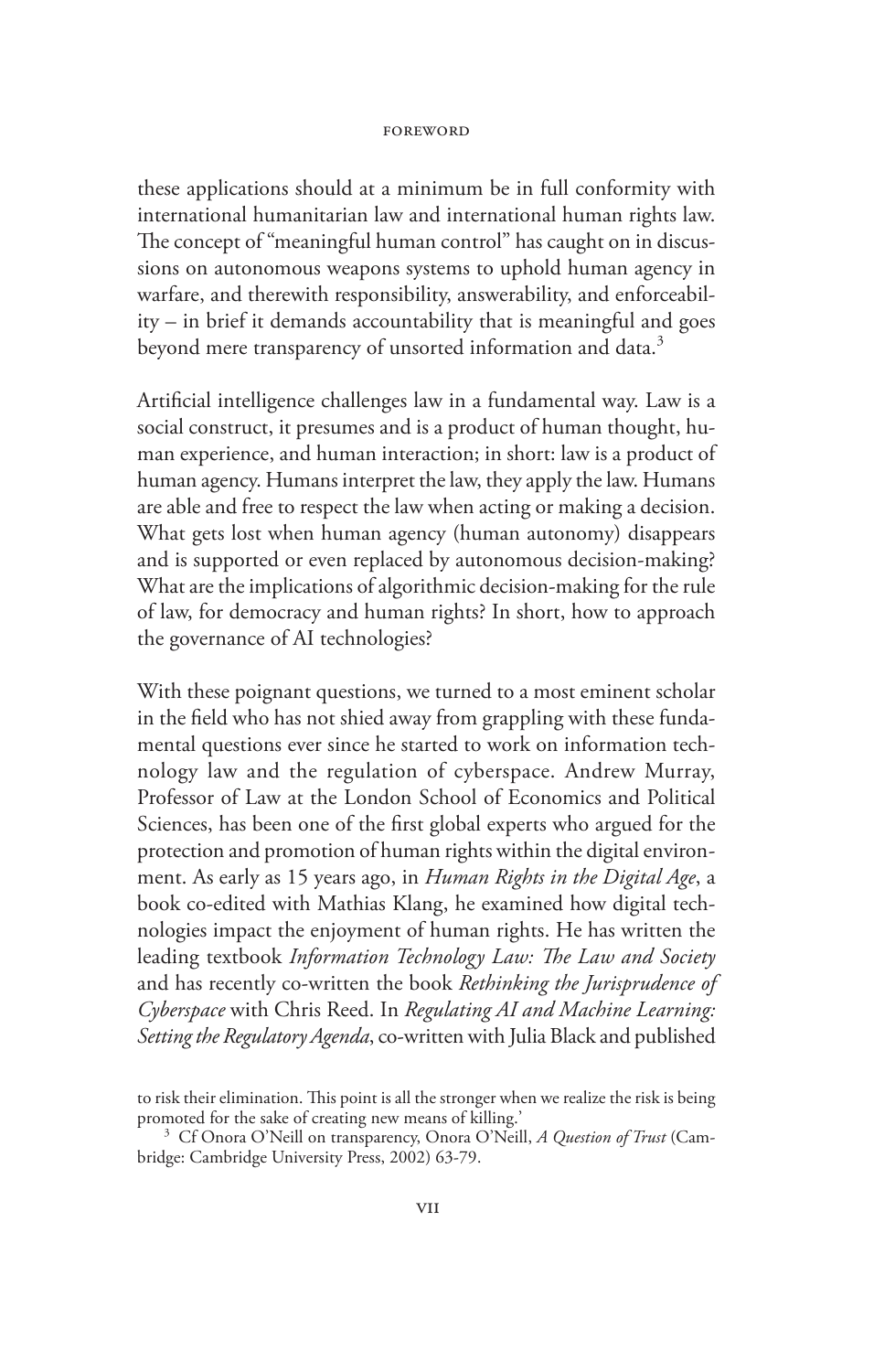in the European Journal of Law and Technology in 2019. Andrew is Director of the LSE Law, Technology and Society group and also leads the AI, Ethics and Governance subgroup. In 2018/19 Professor Murray was the specialist advisor to the House of Lords Communications Committee inquiry "Regulating in a Digital World". In other words, a true forerunner in this area of law and policy development.

The written version of Andrew Murray's lecture in front of you, is an in-depth examination of the implications of the structural changes caused by datafication for human agency and for the Rule of Law. It is highly relevant for lawyers and policy makers who are confronted with the technological revolution and the enormous responsibility that the need to regulate evokes.

Murray asks whether we are 'developing the right approach to the regulation of AI and Machine Learning?' These technologies 'have the capacity to undermine our systems of communication, politics, media, and culture, but above all else our system of law and the rule of law [...] because at a fundamental level the use of AI and Machine Learning to supplement, assist, or in time replace, human decision-making is a change to human autonomy, and through that to thought, society and ultimately law as a product of these.'<sup>4</sup> Mind you, these technologies change human autonomy, which together with human conscience, defines for many what makes us human.<sup>5</sup> 'Law presupposes its application by the human conscience, and without the latter the very existence of the former becomes unimaginable.'6

First, Murray turns against the current practice to develop field specific and overly ethical frameworks and he argues for *legal* frameworks, which regulate AI at a global level and demand compliance with in-

<sup>&</sup>lt;sup>4</sup> Andrew Murray, Almost Human: Law and Human Agency in the Time of Arti*ficial Intelligence*, the Sixth Annual T.M.C. Asser Lecture (The Hague: Asser Press, 2021) xx <sup>5</sup> Nijman, J.E. (2021). *Ius gentium et naturae*: The Human Conscience and Early

Modern International Law. In P. Slotte & J. Haskell (Eds.), Christianity and International Law: An Introduction (Law and Christianity Series) (Cambridge: Cambridge University Press, 2021) 153-176. doi:10.1017/9781108565646.008 <sup>6</sup> Ibidem.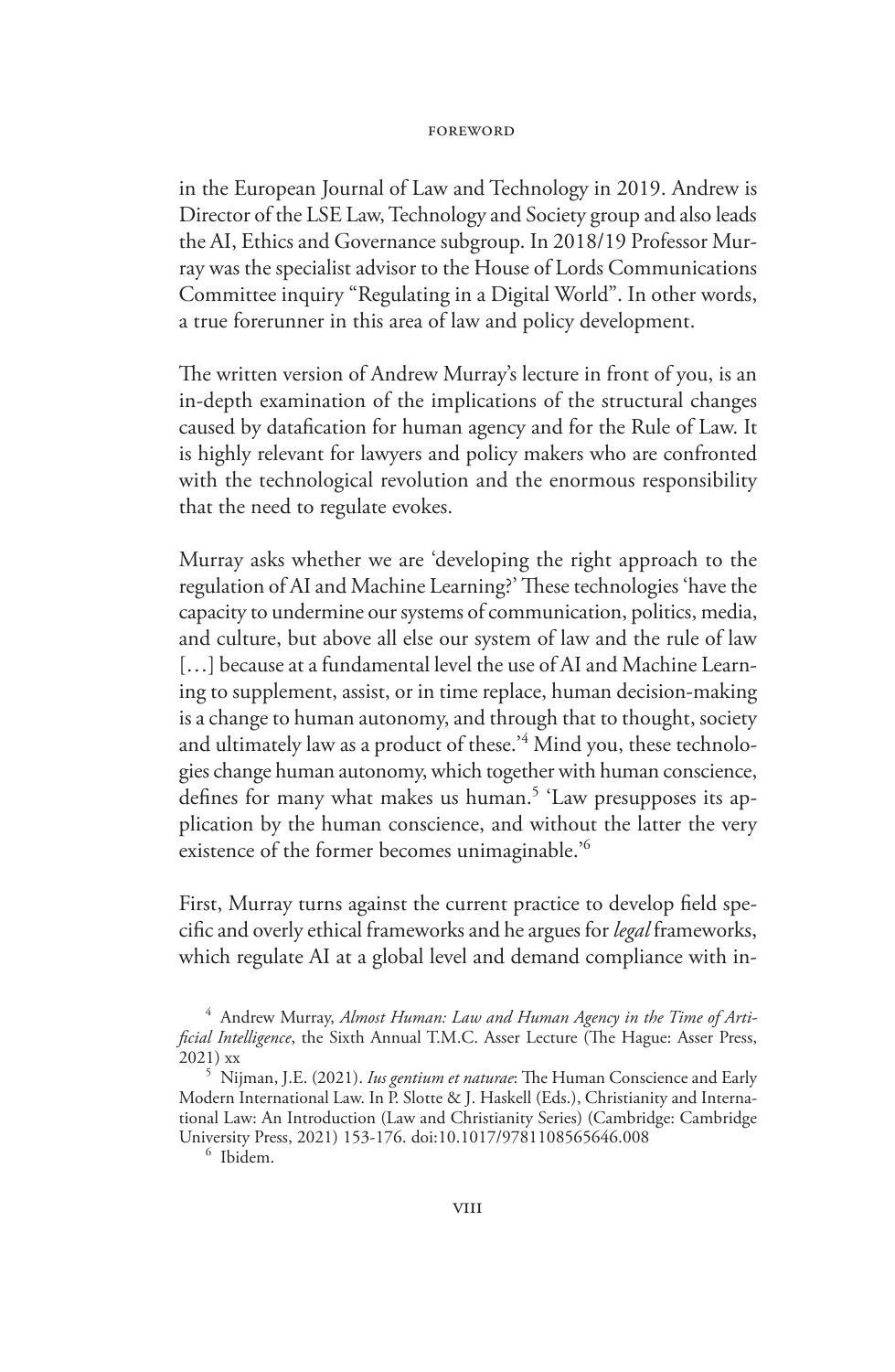ternational and human rights law. He is very explicit: we need *new* laws and regulation at a European and global level that is tailored specifically to AI and move quickly beyond the over-reliance on soft governance of AI. Secondly, he warns against taking a risk-based approach to regulation for it does not take the fundamental problem of the input effect on human autonomy seriously – Laws no and Siri yes? The input effect on human autonomy is a very high risk for humans and their societies as it redefines, undermines and destroys what defines humans. The currently popular risk-approach does not capture or avert this danger. And so Murray calls for global leadership and a global institutional response, this is the time to define how corporations and governments will use AI and Machine Learning:

'The challenge of AI Regulation and Governance is a global one – just as we have the International Telecommunication Union and the International Civil Aviation Organization, we must have an International Office for AI, tasked with the development of a positive, international, legal framework for the development and deployment of AI. This is urgent. For in twenty years the technology will be ambient, and we will have missed our chance at meaningful, modern, positive, regulation of AI.'7

Andrew's wonderful piece of scholarship on how law has to rule AIdriven action and decision-making makes us realise what is at stake today: our democracies, human autonomy, the Rule of Law, human rights, our basic public values and ultimately also law itself, which is not inherently good but may help us order our world and to make it more safe, equal and just. Similarly, AI and Machine Learning can bring both great benefits and great harm to humanity. AI technologies can help us in the face of climate crisis and may lead us to what James Lovelock has called the *Novacene: The Coming Age of Hyper-Intelligence*  $(2019).$ <sup>8</sup>

<sup>7</sup> Andrew Murray, *Almost Human: Law and Human Agency in the Time of Artificial Intelligence*, the Sixth Annual T.M.C. Asser Lecture (The Hague: Asser Press, 2021) xx <sup>8</sup> James Lovelock, *Novacene: The Coming Age of Hyperintelligence* (MIT Press

<sup>2019).</sup>